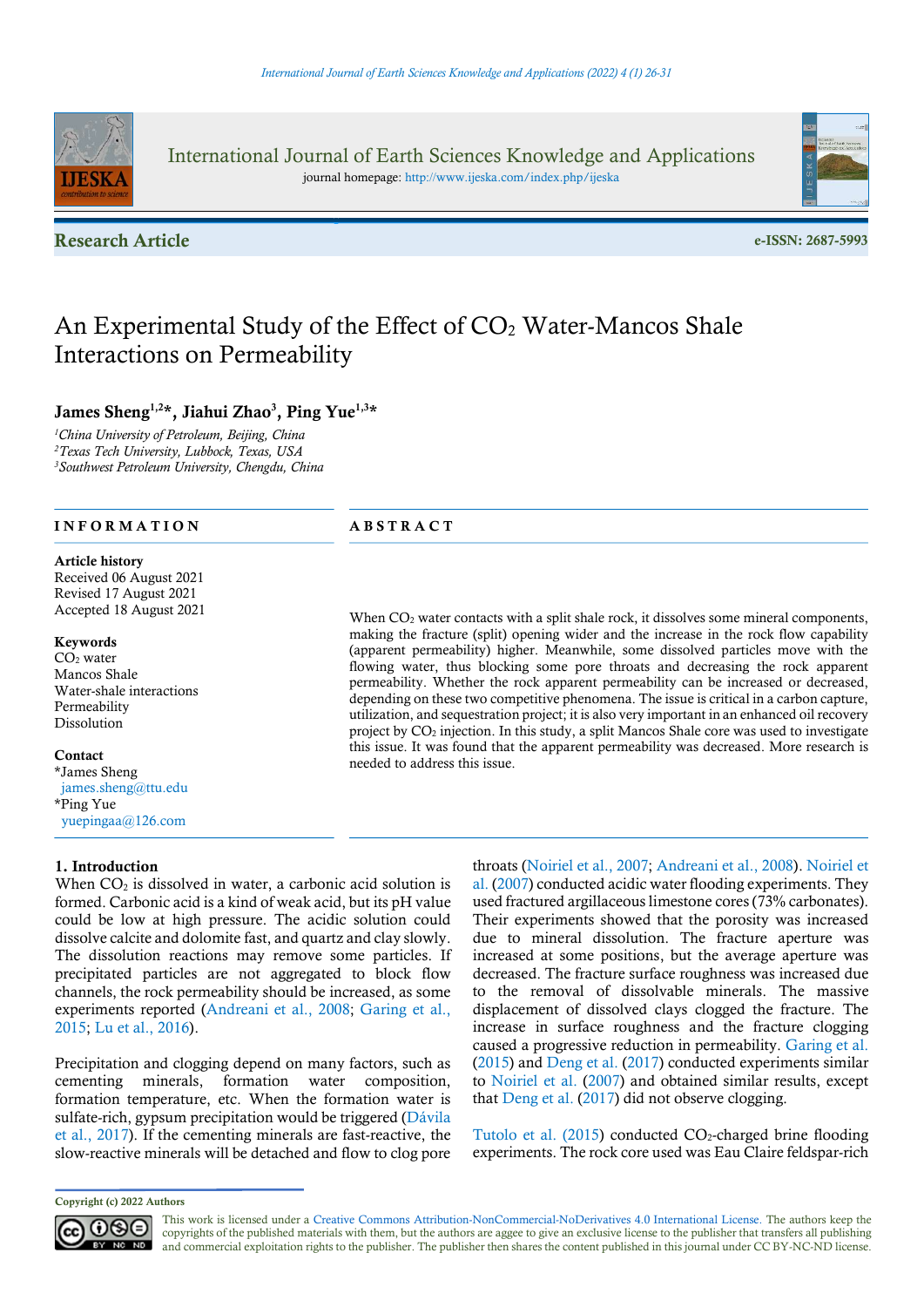arkose sandstone, 12.8 mm in diameter and 24.9 mm in length without being fractured. The results show that the core bulk permeability (initially about 50 mD) decreased during the experiment. K-feldspar was reacted and dissolved, and aluminum minerals were precipitated. Due to  $CO<sub>2</sub>$ -acidified fluid etching of grain surfaces, the porosity was increased. But the permeability was decreased due to the production and precipitation of secondary Al-rich minerals, including the generation of kaolinite. Precipitation occurred in preferential flow channels in the core, which caused a decrease of porosity in those certain sections, but the porosity of the entire core was increased. The decrease of porosity in preferential flow channels decreased the permeability, even though the porosity is increased in other slow flow areas.



Fig. 1. Schematic of the experimental setup

Deng et al. (2018) did a simulation related to flow rate patterns. The simulated rock was based on Eagle Ford and Niobrara Shales (> 30% calcite) with 25.4 mm in width and 50.8 in length. Three flow rate patterns were simulated: 0.01, 0.1, and 1 mL/min. The simulation result shows distinct dissolution regimes at different flow rates, each regime produces a characteristic dissolution pattern of chemical reactions and fracture hydraulic properties. As flow rate

increases, fracture evolution shifts from compact dissolution to fracture channelization to uniform dissolution. In the case of compact dissolution, fracture permeability does not increase significantly because of the lack of fracture opening at the downstream end. At a flow rate that is slow compared to the reaction rate, the residence time of the fluid is much longer than the time of reactions, local equilibrium is likely to be achieved.

| Table 1. Mineralogical composition of Mancos Shale |  |  |  |
|----------------------------------------------------|--|--|--|
|----------------------------------------------------|--|--|--|

| The proportion of minerals in shale $(\%)$           |                            |             |          |               |                 |                                                |                   |  |  |  |
|------------------------------------------------------|----------------------------|-------------|----------|---------------|-----------------|------------------------------------------------|-------------------|--|--|--|
| <b>Ouartz</b>                                        | Potassium<br>feldspar      | Plagioclase | Calcite  | Ankerite      | <b>Siderite</b> | Pyrite                                         | <b>Total clay</b> |  |  |  |
| 55                                                   |                            |             |          | 12            |                 |                                                | 15                |  |  |  |
| The proportion of clay minerals in total clay $(\%)$ |                            |             |          |               |                 |                                                |                   |  |  |  |
|                                                      | <b>Illite</b><br>Kaolinite |             | Chlorite |               |                 | <b>Mixed layer</b><br>(illite/montmorillonite) |                   |  |  |  |
|                                                      | 30                         |             |          |               |                 |                                                | 61                |  |  |  |
| The proportion of layers in mixed-layer clay $(\%)$  |                            |             |          |               |                 |                                                |                   |  |  |  |
| Montmorillonite                                      |                            |             |          | <b>Illite</b> |                 |                                                |                   |  |  |  |
| 30                                                   |                            |             |          | 70            |                 |                                                |                   |  |  |  |

As a result, reactions and the resulting aperture change are limited to the inlet of the flow. In the case of uniform dissolution, fracture permeability will increase substantially when no confining stress is present and can decrease under confining stresses because of the removal of contact points. At a flow rate that is faster than the reaction rate, the residence time of the fluid is short, and local reactions become surface reaction controlled.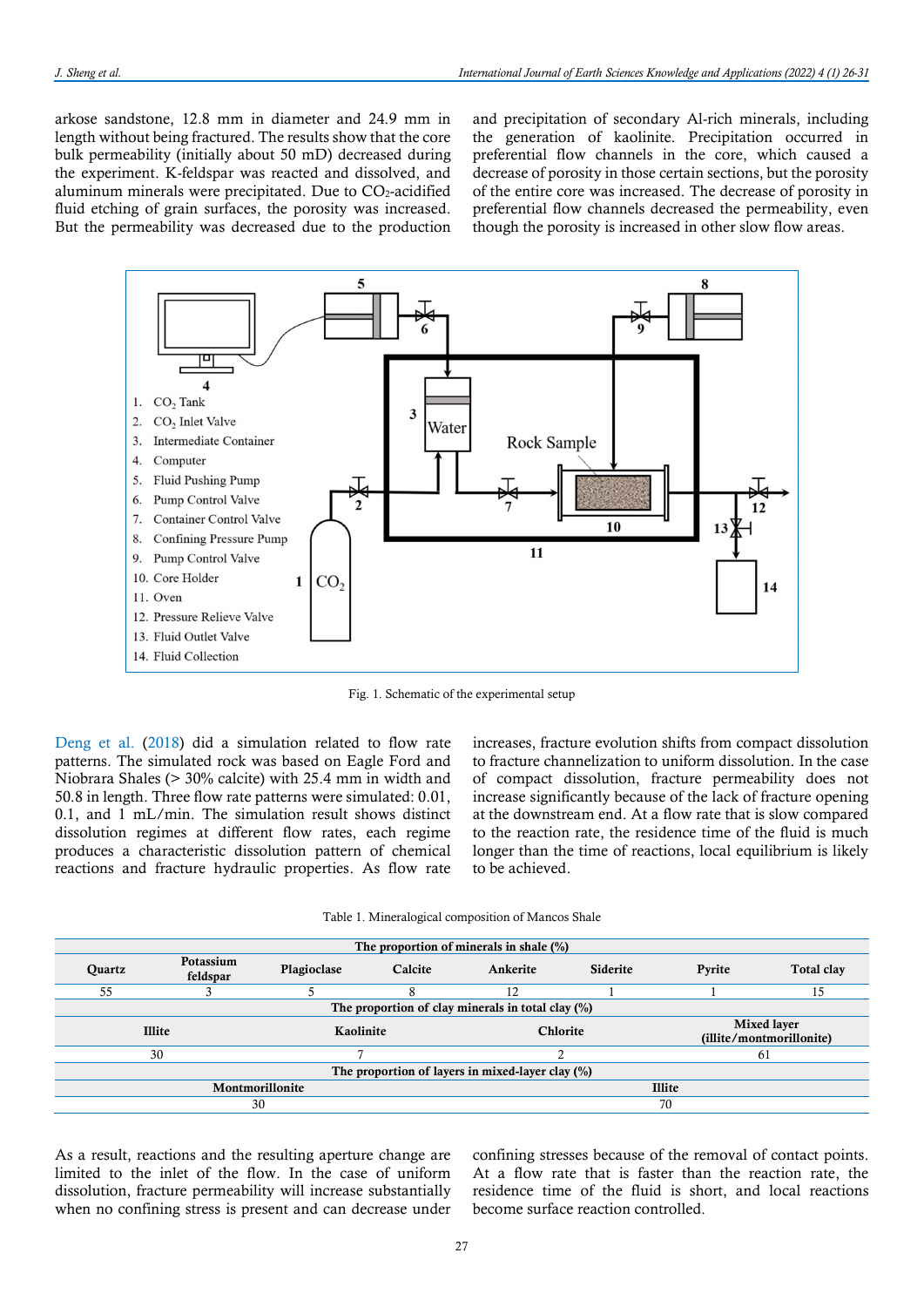Consequently, highly reactive fluids persist throughout the length of the fracture, and dissolution is uniform in the fracture. Fracture channelization leads to a rapid increase in fracture permeability, even under confining pressure, as contact points in non-channelized regions in the fracture are preserved and can prevent the fracture from closing. At flow rates that are comparable to the reaction rate, the interplay between flow and reactions leads to reactive infiltration instability, the perturbations due to geometric, flow, and geochemical heterogeneity are amplified to create preferential flow channels in the fractures.



Fig. 2. Flow rate history for  $CO<sub>2</sub>$  water experiment



Fig. 3. Apparent permeability change during CO<sub>2</sub> water experiment

Most of the studies as referred to above dealt with  $CO<sub>2</sub>$ -rich solutions. Even dry supercritical  $CO<sub>2</sub>$  can react with calcite and dolomite, but it can only etch calcite surfaces (Lu et al., 2016; Sanguinito et al., 2018). It can also cause pyrite oxidation (Lu et al., 2016). It may also cause precipitation which will decrease permeability.

Luquot et al. (2016) conducted similar experiments using Heletz sandstone with 10-40 mD. But they observed that the permeability was increased because precipitated particles flowed out of the cores.  $CO<sub>2</sub>$  injection will affect (shale) rock properties. Generally,  $CO<sub>2</sub>$  injection will make shale rock less hydrophilic, weaken shale rock mechanical strength and increase shale ductility (Fatah et al., 2020).

This paper is to conduct flooding experiments to see how the permeability of a core with an existing fracture and the fracture itself change when  $CO<sub>2</sub>$  water is flowing through the fracture.

#### 2. Experimental Setup

The schematic of the experimental setup is shown in Fig. 1.  $CO<sub>2</sub>$  from  $CO<sub>2</sub>$  tank 1 and water from pump 5 were mixed in the intermediate container  $3$  to form a  $CO<sub>2</sub>$  water solution. The solution flowed through core 10. The pressures at the core inlet and outlet and the flow rate through pump 5 were recorded.

The core used was a 3-in Mancos Shale sample. The shale sample was split along its cylindrical axis by using the Brazilian test method. The length L was 69.5 mm (0.0695 m), the diameter D was 37.5 mm (0.0375 m), and the crosssectional area A was 1104 mm2 (0.001104 m2). The temperature was set at 40 ºC, and the viscosity of water used in the experiment at 40 ºC was 0.7 mPa∙s (0.0007 Pa∙s).



Fig. 4. Salinity (total dissolved solid: TDS) changes of outlet fluid samples



Fig. 5. pH changes of outlet fluid samples

The Mancos Shale core was an outcrop core. The mineralogical composition of the shale sample was determined by X-ray diffractometry. As shown in Table 1, quartz was dominant and the total clay proportion was 15%. Illite and mixed-layer clay were the main types of clays. The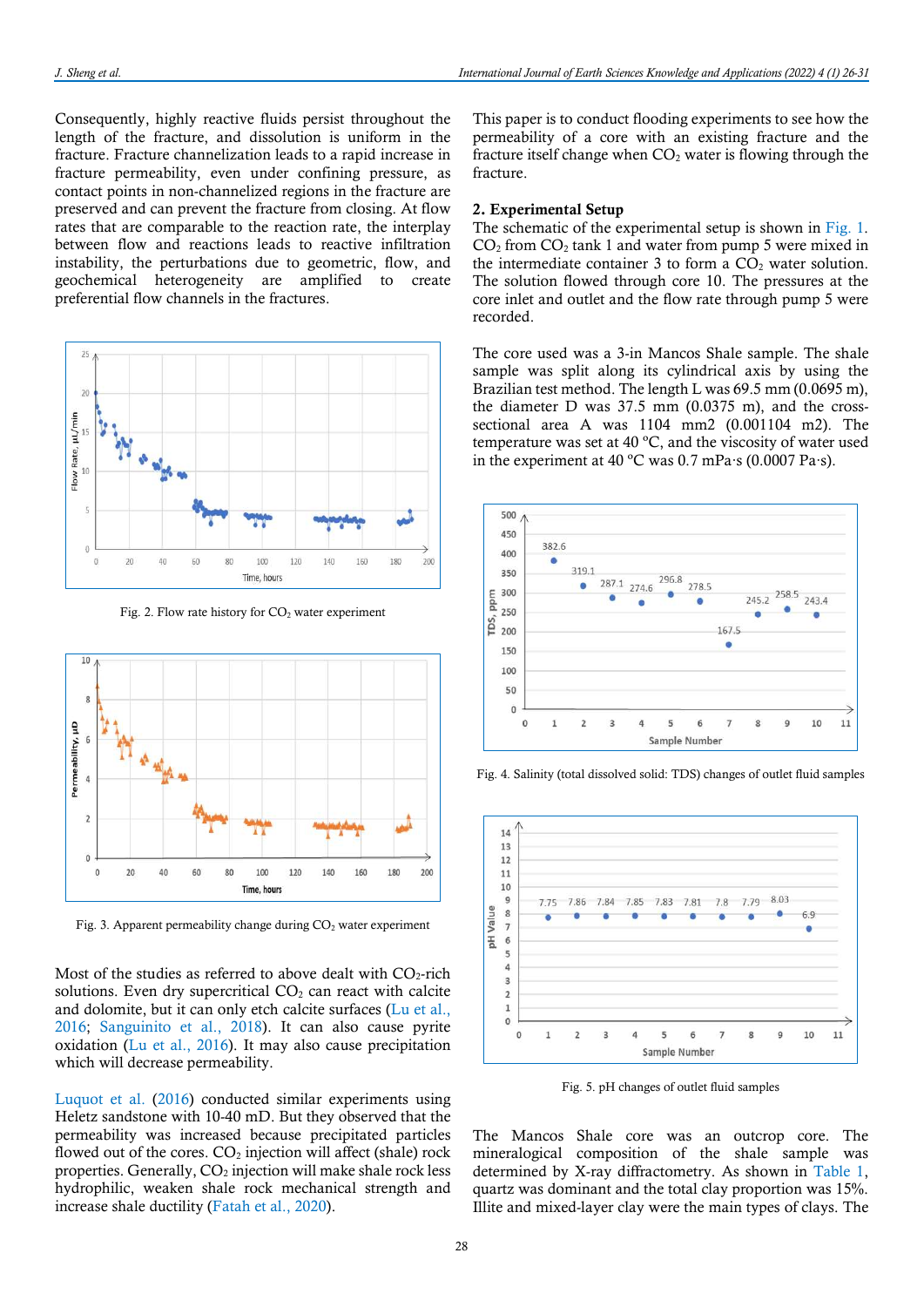In a  $CO<sub>2</sub>$  water experiment, the confining pressure pc was

3. Results and Discussion

illite content was 30%, and the mixed-layer clay content was 61% with a little kaolinite and chlorite. The changes of fracture aperture and fracture surfaces were investigated using naked eyes. The apparent core permeability changes during the flow were calculated according to Darcy's equation.



Fig. 6. Comparison of pore size distribution before and after the experiment









Fig. 8. Comparison of the inlet side surface of the Mancos Shale sample before and after the experiment

The apparent permeability was calculated using Darcy's equation. The gaps in the curves are caused by missing data when outlet fluid samples were collected. During this time, we were busy collecting data, and flow rate data were not recorded. Fig. 3 shows that the apparent permeability was decreasing during the experiment

The salinity and pH values of outlet fluid samples were measured by Thermo Scientific Orion Star A215 pH/Conductivity Meter. Their changes during the experiment are shown in Figs. 4 and 5. The salinity slightly decreased, and the pH hardly changed, indicating the consumption reaction was not significant.

The pore size distribution was measured using Quantachrome PoreMaster automatic pore size analyzer. Before the experiment, a rock matrix sample was collected to measure the initial pore size distribution. After the experiment, two samples were collected from the fracture surface. One from the inlet side and the other one from the outlet side were used to measure the pore size changes. The pore size distributions and mercury intruded volumes are summarized in Figs. 6 and 7, respectively. It is shown that the pore size was increased at the inlet side and decreased at the outlet side. Moreover, the near-fracture pore volume at the inlet side was increased, whereas the near-fracture pore volume at the outlet side did not change too much. The result indicates that the porosity in the near-fracture area was increased, and reaction and dissolution mainly occur at the inlet side of the fracture.

The surface structures of the shale sample before and after the experiment are shown in Fig. 8. The fracture aperture was increased at some positions after the experiment as indicated with blue circles 1, 2, and 3 in Fig. 8. Some obvious precipitations were also observed on the surface of the sample as indicated with orange ellipses 4 and 6 in Fig. 8. In orange ellipse 5, mineral with dark color was reacted and dissolved.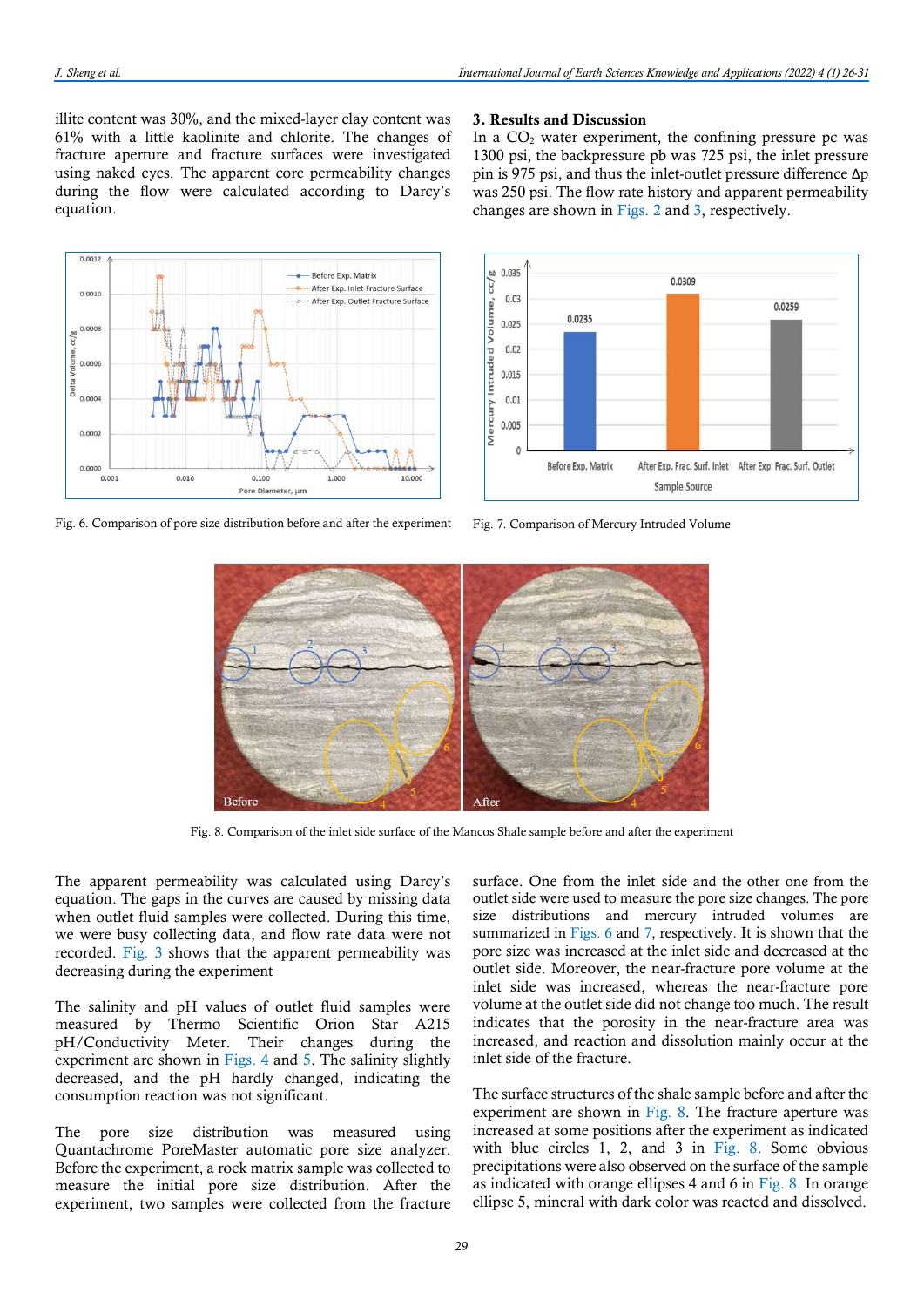The increase of fracture aperture was also observed on the cylindrical side of the shale sample as indicated with orange ellipse 7 in Fig. 9. On the fracture surface, reaction and

dissolution were observed due to the disappearance of some white minerals (calcite or dolomite, as indicated with orange circles 8, 9, and 10 in Fig. 10).



Fig. 9. Comparison of the cylindrical side surface of Mancos Shale sample



Fig. 10. Comparison of the fracture surface of Mancos Shale sample

# 4. Concluding Remarks

When  $CO<sub>2</sub>$  water contacts with a split shale rock, it dissolves some mineral components, making the fracture opening wider and resulting in the increase in the rock flow capability (apparent permeability calculated using Darcy's equation) higher. Meanwhile, some dissolved particles move with the flowing water, thus blocking some pore throats and decreasing the rock apparent permeability. Whether the rock apparent permeability can be increased or decreased, depending on the two competitive phenomena. It was found in this experiment that the apparent permeability was decreased. More research is needed to answer the question.

#### Data Availability Statement

Some or all data, models, or codes that support the findings of this study are available from the corresponding author upon reasonable request.

### Acknowledgments

The work presented in this paper is supported by the Fundamental Research Funds for the Central Universities of China and the Strategic Cooperation Technology Projects of CNPC and CUPB (ZLZX2020).

# References

Andreani, M., Gouze, P., Luquot, L., Jouanna, P., 2008. Changes